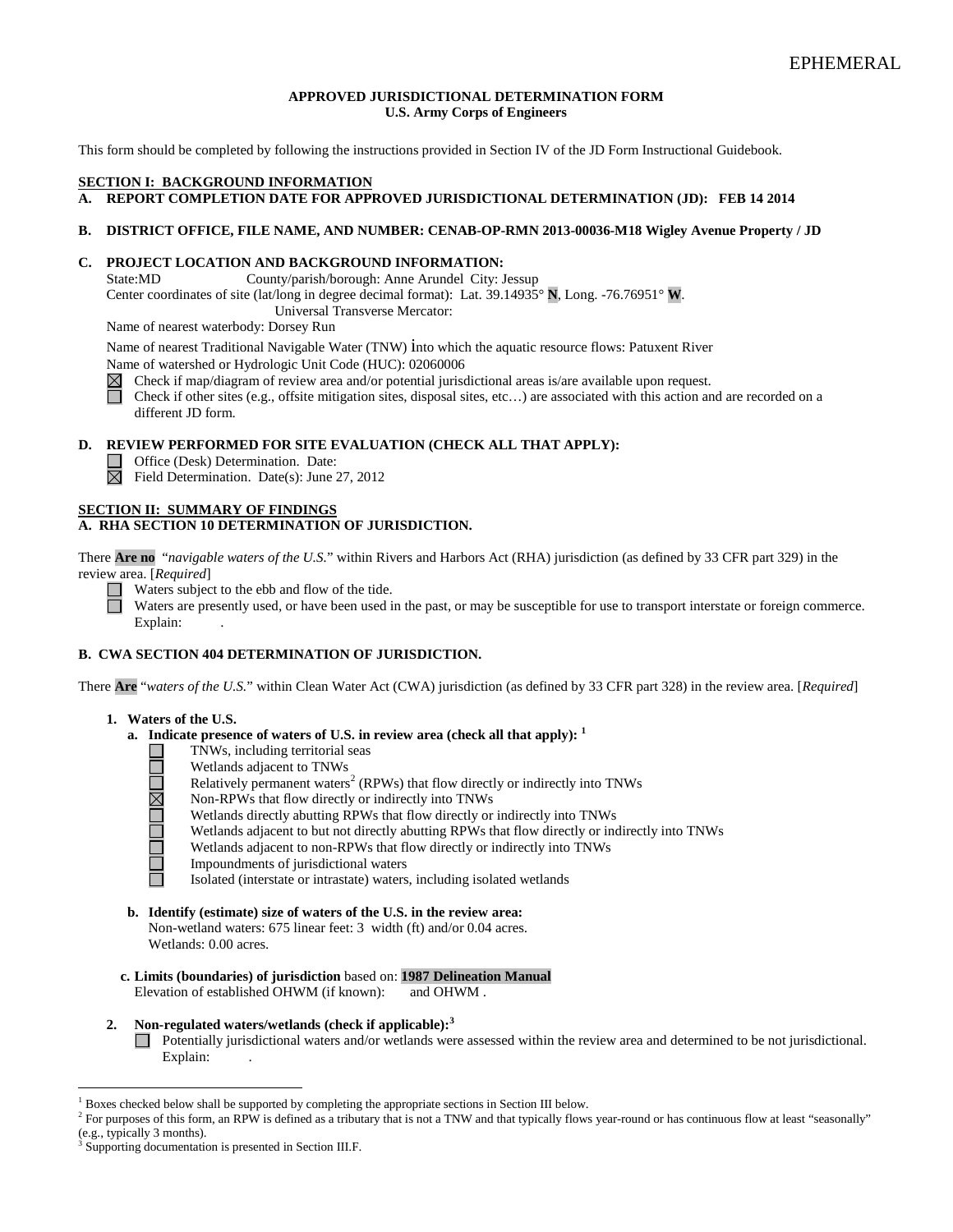### **SECTION III: CWA ANALYSIS**

#### **A. TNWs AND WETLANDS ADJACENT TO TNWs**

**The agencies will assert jurisdiction over TNWs and wetlands adjacent to TNWs. If the aquatic resource is a TNW, complete Section III.A.1 and Section III.D.1. only; if the aquatic resource is a wetland adjacent to a TNW, complete Sections III.A.1 and 2 and Section III.D.1.; otherwise, see Section III.B below**.

### **1. TNW**

Identify TNW: .

Summarize rationale supporting determination: .

#### **2. Wetland adjacent to TNW**

Summarize rationale supporting conclusion that wetland is "adjacent": .

## **B. CHARACTERISTICS OF TRIBUTARY (THAT IS NOT A TNW) AND ITS ADJACENT WETLANDS (IF ANY):**

**This section summarizes information regarding characteristics of the tributary and its adjacent wetlands, if any, and it helps determine whether or not the standards for jurisdiction established under Rapanos have been met.** 

**The agencies will assert jurisdiction over non-navigable tributaries of TNWs where the tributaries are "relatively permanent waters" (RPWs), i.e. tributaries that typically flow year-round or have continuous flow at least seasonally (e.g., typically 3 months). A wetland that directly abuts an RPW is also jurisdictional. If the aquatic resource is not a TNW, but has year-round (perennial) flow, skip to Section III.D.2. If the aquatic resource is a wetland directly abutting a tributary with perennial flow, skip to Section III.D.4.**

**A wetland that is adjacent to but that does not directly abut an RPW requires a significant nexus evaluation. Corps districts and EPA regions will include in the record any available information that documents the existence of a significant nexus between a relatively permanent tributary that is not perennial (and its adjacent wetlands if any) and a traditional navigable water, even though a significant nexus finding is not required as a matter of law.**

**If the waterbody<sup>4</sup> is not an RPW, or a wetland directly abutting an RPW, a JD will require additional data to determine if the waterbody has a significant nexus with a TNW. If the tributary has adjacent wetlands, the significant nexus evaluation must consider the tributary in combination with all of its adjacent wetlands. This significant nexus evaluation that combines, for analytical purposes, the tributary and all of its adjacent wetlands is used whether the review area identified in the JD request is the tributary, or its adjacent wetlands, or both. If the JD covers a tributary with adjacent wetlands, complete Section III.B.1 for the tributary, Section III.B.2 for any onsite wetlands, and Section III.B.3 for all wetlands adjacent to that tributary, both onsite and offsite. The determination whether a significant nexus exists is determined in Section III.C below.**

**1. Characteristics of non-TNWs that flow directly or indirectly into TNW**

**(i) General Area Conditions:** Watershed size: approximately 5 **acres** Drainage area: approximately 5 **acres** Average annual rainfall: 42 inches Average annual snowfall: inches

## **(ii) Physical Characteristics:**

(a) Relationship with TNW: Tributary flows directly into TNW. Tributary flows through **2** tributaries before entering TNW.

Project waters are **2-5** river miles from TNW. Project waters are **1 (or less)** river miles from RPW. Project waters are **1-2** aerial (straight) miles from TNW. Project waters are **1 (or less)** aerial (straight) miles from RPW. Project waters cross or serve as state boundaries. Explain: No.

Identify flow route to TNW<sup>5</sup>: Southwest. Tributary stream order, if known: unknown.

 <sup>4</sup> Note that the Instructional Guidebook contains additional information regarding swales, ditches, washes, and erosional features generally and in the arid West.

 $<sup>5</sup>$  Flow route can be described by identifying, e.g., tributary a, which flows through the review area, to flow into tributary b, which then flows into TNW.</sup>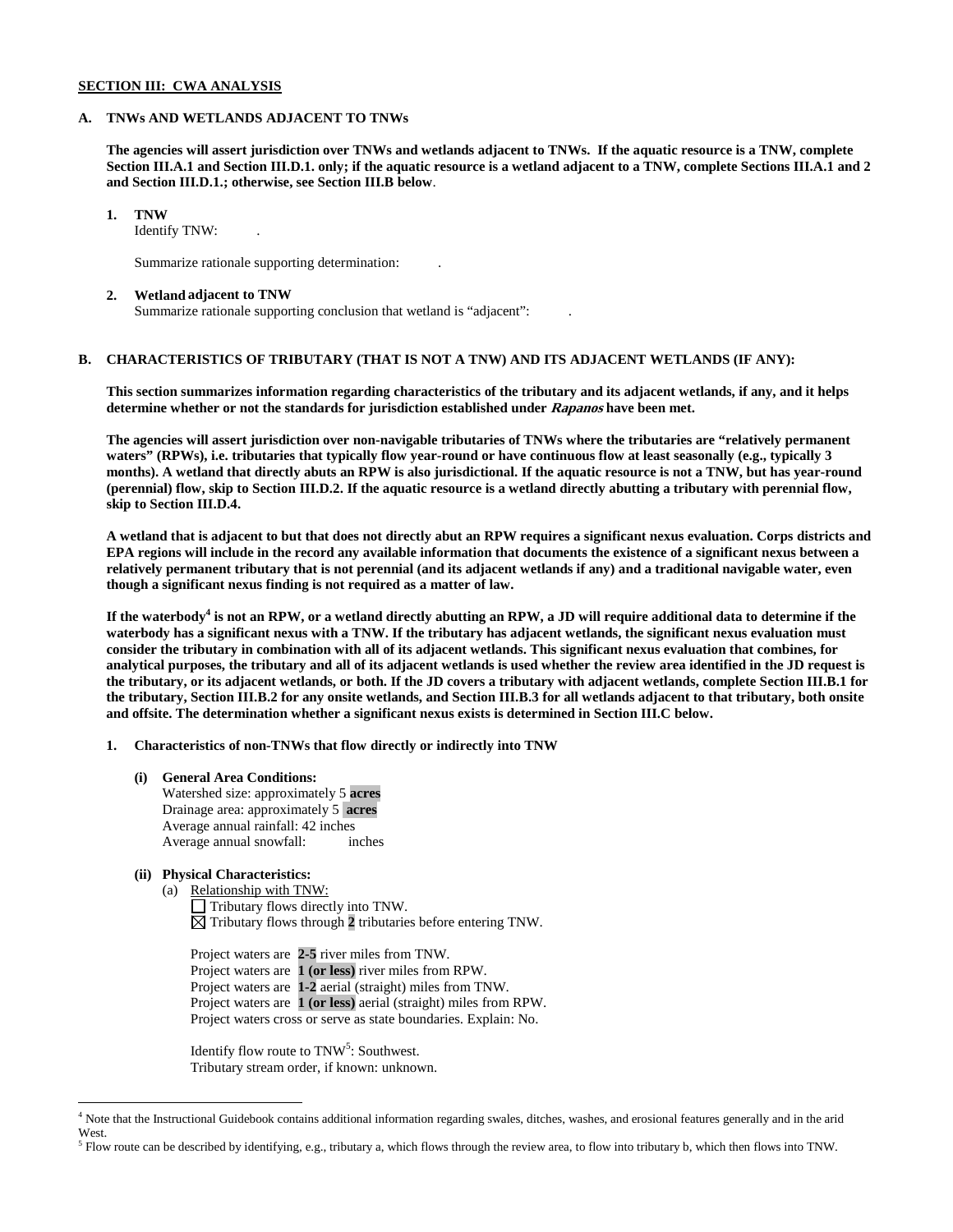|  | (b) General Tributary Characteristics (check all that apply): |  |
|--|---------------------------------------------------------------|--|
|  |                                                               |  |

**Tributary** is:  $\Box$  Natural

Artificial (man-made). Explain: .

 $\overline{\boxtimes}$  Manipulated (man-altered). Explain: Portions of riparian buffer on both sides of the stream

channel had been cleared in the past.

| <b>Tributary</b> properties with respect to top of bank (estimate):<br>Average width: 3 feet<br>Average depth: 1 feet<br>Average side slopes: 3:1.                                                                                                                                                                                                                                                                                                                                                                                                                                                                                                                          |
|-----------------------------------------------------------------------------------------------------------------------------------------------------------------------------------------------------------------------------------------------------------------------------------------------------------------------------------------------------------------------------------------------------------------------------------------------------------------------------------------------------------------------------------------------------------------------------------------------------------------------------------------------------------------------------|
| Primary tributary substrate composition (check all that apply):<br>$\Box$ Silts<br>Sands<br>Concrete<br>$\Box$ Cobbles<br>Gravel<br>Muck<br>$\Box$ Bedrock<br>$\Box$ Vegetation. Type/% cover:<br>$\boxtimes$ Other. Explain: Leaf litter and some sand and gravel.                                                                                                                                                                                                                                                                                                                                                                                                         |
| Tributary condition/stability [e.g., highly eroding, sloughing banks]. Explain: some erosion and upland vegetated banks.<br>Presence of run/riffle/pool complexes. Explain: No dry bottom.<br>Tributary geometry: Relatively straight<br>Tributary gradient (approximate average slope): <1 %                                                                                                                                                                                                                                                                                                                                                                               |
| $(c)$ Flow:<br>Tributary provides for: Ephemeral flow<br>Estimate average number of flow events in review area/year: 2-5<br>Describe flow regime: ephemeral flow.<br>Other information on duration and volume: less than 24 hours.                                                                                                                                                                                                                                                                                                                                                                                                                                          |
| Surface flow is: Discrete and confined. Characteristics:                                                                                                                                                                                                                                                                                                                                                                                                                                                                                                                                                                                                                    |
| Subsurface flow: Unknown. Explain findings:<br>$\Box$ Dye (or other) test performed:                                                                                                                                                                                                                                                                                                                                                                                                                                                                                                                                                                                        |
| Tributary has (check all that apply):<br>Bed and banks<br>$\boxtimes$ OHWM <sup>6</sup> (check all indicators that apply):<br>clear, natural line impressed on the bank<br>the presence of litter and debris<br>changes in the character of soil<br>destruction of terrestrial vegetation<br>shelving<br>the presence of wrack line<br>vegetation matted down, bent, or absent<br>sediment sorting<br>$\boxtimes$ leaf litter disturbed or washed away<br>⊠<br>scour<br>sediment deposition<br>multiple observed or predicted flow events<br>$\Box$ water staining<br>abrupt change in plant community<br>$\Box$ other (list):<br>Discontinuous OHWM. <sup>7</sup> Explain: |
| If factors other than the OHWM were used to determine lateral extent of CWA jurisdiction (check all that apply):<br>$\Box$ High Tide Line indicated by:<br>Mean High Water Mark indicated by:<br>$\Box$ oil or scum line along shore objects<br>$\Box$ survey to available datum;<br>fine shell or debris deposits (foreshore)<br>$\Box$ physical markings;<br>physical markings/characteristics<br>$\Box$ vegetation lines/changes in vegetation types.<br>tidal gauges<br>other (list):                                                                                                                                                                                   |
| (iii) Chemical Characteristics:                                                                                                                                                                                                                                                                                                                                                                                                                                                                                                                                                                                                                                             |

Characterize tributary (e.g., water color is clear, discolored, oily film; water quality; general watershed characteristics, etc.). Explain: No flow was observed in the channel during the time of the site visit. Identify specific pollutants, if known: .

 <sup>6</sup> <sup>6</sup>A natural or man-made discontinuity in the OHWM does not necessarily sever jurisdiction (e.g., where the stream temporarily flows underground, or where the OHWM has been removed by development or agricultural practices). Where there is a break in the OHWM that is unrelated to the waterbody's flow regime (e.g., flow over a rock outcrop or through a culvert), the agencies will look for indicators of flow above and below the break. <sup>7</sup>  $7$ Ibid.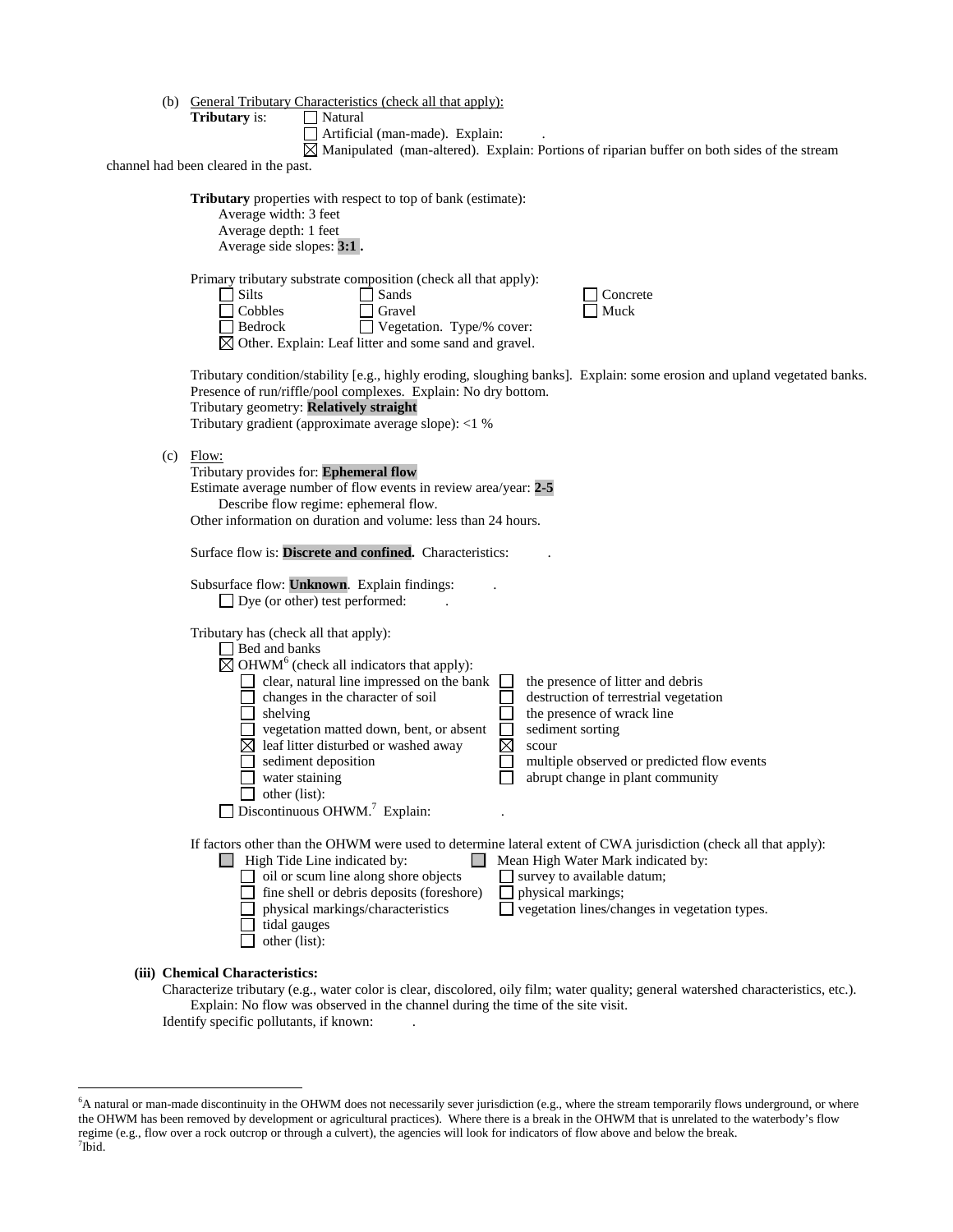### **(iv) Biological Characteristics. Channel supports (check all that apply):**

- $\boxtimes$  Riparian corridor. Characteristics (type, average width): channel partially within the forested areas.
- Wetland fringe. Characteristics:
- $\Box$  Habitat for:
	- Federally Listed species. Explain findings:
	- Fish/spawn areas. Explain findings: .
	- Other environmentally-sensitive species. Explain findings: .
	- Aquatic/wildlife diversity. Explain findings: .

#### **2. Characteristics of wetlands adjacent to non-TNW that flow directly or indirectly into TNW**

#### **(i) Physical Characteristics:**

- (a) General Wetland Characteristics: Properties: Wetland size: acres Wetland type. Explain: Wetland quality. Explain: Project wetlands cross or serve as state boundaries. Explain: .
- (b) General Flow Relationship with Non-TNW: Flow is: Pick List. Explain:

Surface flow is**: Pick List**  Characteristics: .

Subsurface flow: **Pick List**. Explain findings: . □ Dye (or other) test performed:

#### (c) Wetland Adjacency Determination with Non-TNW:

- $\Box$  Directly abutting
- $\Box$  Not directly abutting
	- Discrete wetland hydrologic connection. Explain:
	- $\Box$  Ecological connection. Explain:
	- Separated by berm/barrier. Explain:

### (d) Proximity (Relationship) to TNW

Project wetlands are **Pick List** river miles from TNW. Project waters are **Pick List** aerial (straight) miles from TNW. Flow is from: **Pick List.** Estimate approximate location of wetland as within the **Pick List** floodplain.

#### **(ii) Chemical Characteristics:**

Characterize wetland system (e.g., water color is clear, brown, oil film on surface; water quality; general watershed characteristics; etc.). Explain:

Identify specific pollutants, if known: .

### **(iii) Biological Characteristics. Wetland supports (check all that apply):**

- $\Box$  Riparian buffer. Characteristics (type, average width):
- Vegetation type/percent cover. Explain: . П
- **Habitat for:** 
	- Federally Listed species. Explain findings: .
	- Fish/spawn areas. Explain findings:
	- Other environmentally-sensitive species. Explain findings: .
	- Aquatic/wildlife diversity. Explain findings: .

## **3. Characteristics of all wetlands adjacent to the tributary (if any)**

All wetland(s) being considered in the cumulative analysis: **Pick List** Approximately () acres in total are being considered in the cumulative analysis.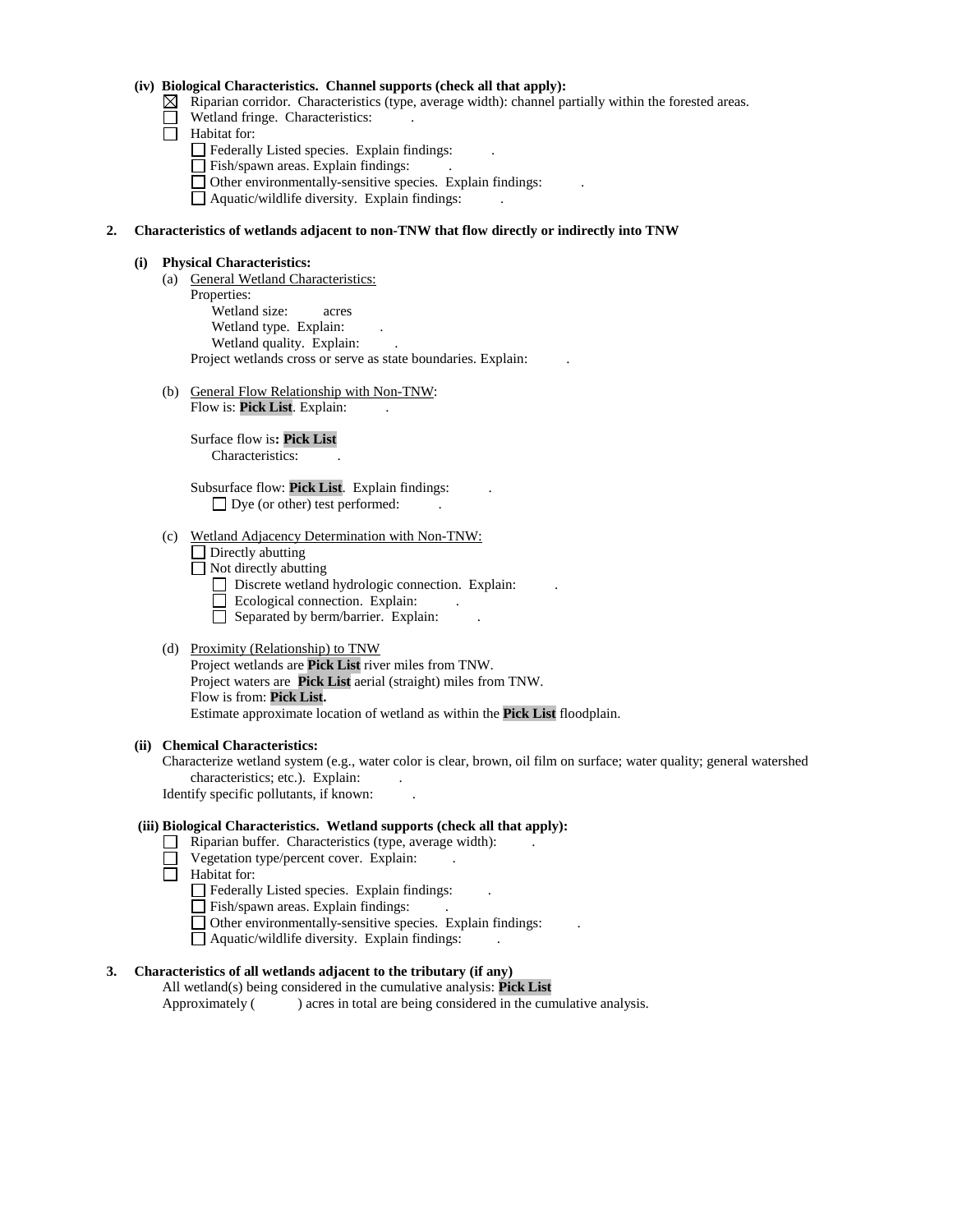For each wetland, specify the following:

Directly abuts? (Y/N) Size (in acres) Directly abuts? (Y/N) Size (in acres)

Summarize overall biological, chemical and physical functions being performed: .

#### **C. SIGNIFICANT NEXUS DETERMINATION**

**A significant nexus analysis will assess the flow characteristics and functions of the tributary itself and the functions performed by any wetlands adjacent to the tributary to determine if they significantly affect the chemical, physical, and biological integrity of a TNW. For each of the following situations, a significant nexus exists if the tributary, in combination with all of its adjacent wetlands, has more than a speculative or insubstantial effect on the chemical, physical and/or biological integrity of a TNW. Considerations when evaluating significant nexus include, but are not limited to the volume, duration, and frequency of the flow of water in the tributary and its proximity to a TNW, and the functions performed by the tributary and all its adjacent wetlands. It is not appropriate to determine significant nexus based solely on any specific threshold of distance (e.g. between a tributary and its adjacent wetland or between a tributary and the TNW). Similarly, the fact an adjacent wetland lies within or outside of a floodplain is not solely determinative of significant nexus.** 

**Draw connections between the features documented and the effects on the TNW, as identified in the** *Rapanos* **Guidance and discussed in the Instructional Guidebook. Factors to consider include, for example:**

- Does the tributary, in combination with its adjacent wetlands (if any), have the capacity to carry pollutants or flood waters to TNWs, or to reduce the amount of pollutants or flood waters reaching a TNW?
- Does the tributary, in combination with its adjacent wetlands (if any), provide habitat and lifecycle support functions for fish and other species, such as feeding, nesting, spawning, or rearing young for species that are present in the TNW?
- Does the tributary, in combination with its adjacent wetlands (if any), have the capacity to transfer nutrients and organic carbon that support downstream foodwebs?
- Does the tributary, in combination with its adjacent wetlands (if any), have other relationships to the physical, chemical, or biological integrity of the TNW?

#### **Note: the above list of considerations is not inclusive and other functions observed or known to occur should be documented below:**

- **1. Significant nexus findings for non-RPW that has no adjacent wetlands and flows directly or indirectly into TNWs.** Explain findings of presence or absence of significant nexus below, based on the tributary itself, then go to Section III.D: The ephemeral channel is partially located in a forested area and partially in an overgrown field. The ephemeral channel had a defined bed and bank, however, water was not observed in the channel during the site visit on June 27, 2012. Evidence of erosion with leaf litter and sediment movement was observed in the bottom of the channel. There is no evidence this channel is fed by groundwater. A detailed assessment of the quality of wildlife habitat was not performed, although during the field observation, the stream corridor and adjacent uplands appears to provide habitat for a variety of upland wildlife species. There were indications that the ephemeral channel does transport some sediment from the adjacent forest floor and from its own bank erosion, however, it appears to be minimal. The channel's riparian vegetative cover may trap and uptake pollutants, however, the abutting forest may provide more filtering of pollutant runoff during storm events. During the field observation, it appeared that the ephemeral stream has a positive affect on the physical, chemical and biological integrity of the TNW. The ephemeral channel does not appear on the NWI mapping, Soil Survey for Anne Arundel County, or the USGS.
- **2. Significant nexus findings for non-RPW and its adjacent wetlands, where the non-RPW flows directly or indirectly into TNWs.** Explain findings of presence or absence of significant nexus below, based on the tributary in combination with all of its adjacent wetlands, then go to Section III.D: .
- **3. Significant nexus findings for wetlands adjacent to an RPW but that do not directly abut the RPW.** Explain findings of presence or absence of significant nexus below, based on the tributary in combination with all of its adjacent wetlands, then go to Section III.D:

### **D. DETERMINATIONS OF JURISDICTIONAL FINDINGS. THE SUBJECT WATERS/WETLANDS ARE (CHECK ALL THAT APPLY):**

**1. TNWs and Adjacent Wetlands.** Check all that apply and provide size estimates in review area:<br>
TNWs: linear feet width (ft), Or, acres.  $I$  linear feet width (ft), Or, acres. Wetlands adjacent to TNWs: acres.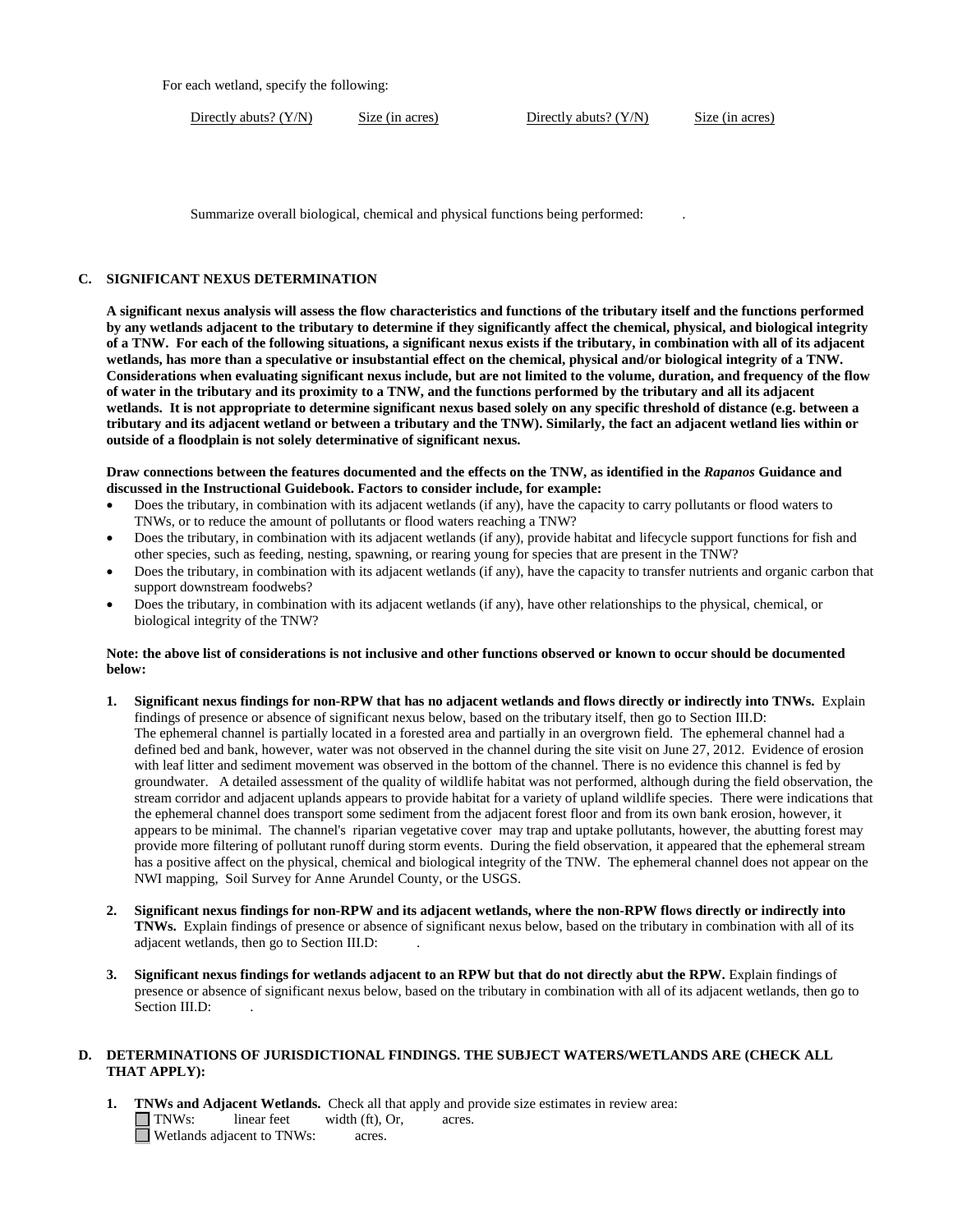| 2. | RPWs that flow directly or indirectly into TNWs.<br>Tributaries of TNWs where tributaries typically flow year-round are jurisdictional. Provide data and rationale indicating that<br>tributary is perennial:                                                                                                                                                                                                             |
|----|---------------------------------------------------------------------------------------------------------------------------------------------------------------------------------------------------------------------------------------------------------------------------------------------------------------------------------------------------------------------------------------------------------------------------|
|    | Tributaries of TNW where tributaries have continuous flow "seasonally" (e.g., typically three months each year) are<br>jurisdictional. Data supporting this conclusion is provided at Section III.B. Provide rationale indicating that tributary flows<br>seasonally:                                                                                                                                                     |
|    | Provide estimates for jurisdictional waters in the review area (check all that apply):<br>Tributary waters:<br>linear feet<br>width (ft).<br>Other non-wetland waters:<br>acres.<br>Identify type(s) of waters:                                                                                                                                                                                                           |
| 3. | Non-RPWs <sup>8</sup> that flow directly or indirectly into TNWs.<br>Waterbody that is not a TNW or an RPW, but flows directly or indirectly into a TNW, and it has a significant nexus with a<br>TNW is jurisdictional. Data supporting this conclusion is provided at Section III.C.                                                                                                                                    |
|    | Provide estimates for jurisdictional waters within the review area (check all that apply):<br>$\boxtimes$ Tributary waters: 675 linear feet<br>width (ft).<br>Other non-wetland waters:<br>acres.<br>Identify type(s) of waters:                                                                                                                                                                                          |
| 4. | Wetlands directly abutting an RPW that flow directly or indirectly into TNWs.<br>Wetlands directly abut RPW and thus are jurisdictional as adjacent wetlands.<br>Wetlands directly abutting an RPW where tributaries typically flow year-round. Provide data and rationale<br>indicating that tributary is perennial in Section III.D.2, above. Provide rationale indicating that wetland is<br>directly abutting an RPW: |
|    | Wetlands directly abutting an RPW where tributaries typically flow "seasonally." Provide data indicating that tributary is<br>seasonal in Section III.B and rationale in Section III.D.2, above. Provide rationale indicating that wetland is directly<br>abutting an RPW:                                                                                                                                                |
|    | Provide acreage estimates for jurisdictional wetlands in the review area:<br>acres.                                                                                                                                                                                                                                                                                                                                       |
| 5. | Wetlands adjacent to but not directly abutting an RPW that flow directly or indirectly into TNWs.<br>Wetlands that do not directly abut an RPW, but when considered in combination with the tributary to which they are adjacent<br>and with similarly situated adjacent wetlands, have a significant nexus with a TNW are jurisidictional. Data supporting this<br>conclusion is provided at Section III.C.              |
|    | Provide acreage estimates for jurisdictional wetlands in the review area:<br>acres.                                                                                                                                                                                                                                                                                                                                       |
| 6. | Wetlands adjacent to non-RPWs that flow directly or indirectly into TNWs.<br>Wetlands adjacent to such waters, and have when considered in combination with the tributary to which they are adjacent and<br>with similarly situated adjacent wetlands, have a significant nexus with a TNW are jurisdictional. Data supporting this<br>conclusion is provided at Section III.C.                                           |
|    | Provide estimates for jurisdictional wetlands in the review area:<br>acres.                                                                                                                                                                                                                                                                                                                                               |
| 7. | Impoundments of jurisdictional waters. <sup>9</sup><br>As a general rule, the impoundment of a jurisdictional tributary remains jurisdictional.<br>Demonstrate that impoundment was created from "waters of the U.S.," or<br>Demonstrate that water meets the criteria for one of the categories presented above $(1-6)$ , or<br>Demonstrate that water is isolated with a nexus to commerce (see E below).               |

### **E. ISOLATED [INTERSTATE OR INTRA-STATE] WATERS, INCLUDING ISOLATED WETLANDS, THE USE, DEGRADATION OR DESTRUCTION OF WHICH COULD AFFECT INTERSTATE COMMERCE, INCLUDING ANY SUCH WATERS (CHECK ALL THAT APPLY):<sup>10</sup>**

8

<sup>&</sup>lt;sup>8</sup>See Footnote # 3. 9 To complete the analysis refer to the key in Section III.D.6 of the Instructional Guidebook.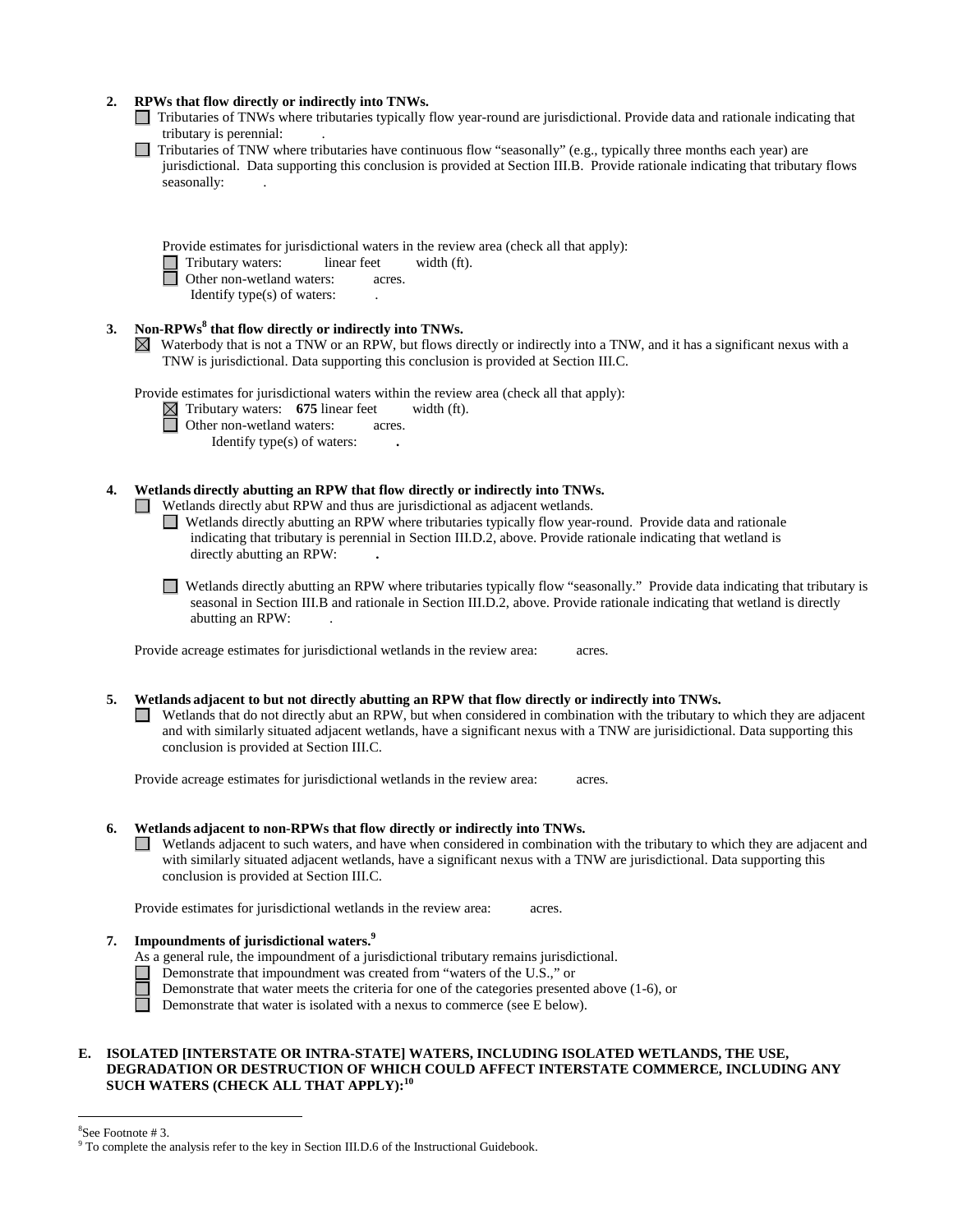|    |                       | which are or could be used by interstate or foreign travelers for recreational or other purposes.<br>from which fish or shellfish are or could be taken and sold in interstate or foreign commerce.<br>which are or could be used for industrial purposes by industries in interstate commerce.<br>Interstate isolated waters. Explain:<br>Other factors. Explain:                                                                                                                                                                                                                                                                                                                                                             |
|----|-----------------------|--------------------------------------------------------------------------------------------------------------------------------------------------------------------------------------------------------------------------------------------------------------------------------------------------------------------------------------------------------------------------------------------------------------------------------------------------------------------------------------------------------------------------------------------------------------------------------------------------------------------------------------------------------------------------------------------------------------------------------|
|    |                       | Identify water body and summarize rationale supporting determination:                                                                                                                                                                                                                                                                                                                                                                                                                                                                                                                                                                                                                                                          |
|    |                       | Provide estimates for jurisdictional waters in the review area (check all that apply):<br>Tributary waters:<br>linear feet<br>width (ft).<br>Other non-wetland waters:<br>acres.<br>Identify type(s) of waters:<br>Wetlands:<br>acres.                                                                                                                                                                                                                                                                                                                                                                                                                                                                                         |
| F. |                       | NON-JURISDICTIONAL WATERS, INCLUDING WETLANDS (CHECK ALL THAT APPLY):<br>If potential wetlands were assessed within the review area, these areas did not meet the criteria in the 1987 Corps of Engineers<br>Wetland Delineation Manual and/or appropriate Regional Supplements.<br>Review area included isolated waters with no substantial nexus to interstate (or foreign) commerce.<br>Prior to the Jan 2001 Supreme Court decision in "SWANCC," the review area would have been regulated based solely on the<br>"Migratory Bird Rule" (MBR).<br>Waters do not meet the "Significant Nexus" standard, where such a finding is required for jurisdiction. Explain: See III-C-1.<br>Other: (explain, if not covered above): |
|    |                       | Provide acreage estimates for non-jurisdictional waters in the review area, where the sole potential basis of jurisdiction is the MBR<br>factors (i.e., presence of migratory birds, presence of endangered species, use of water for irrigated agriculture), using best professional<br>judgment (check all that apply):<br>Non-wetland waters (i.e., rivers, streams):<br>linear feet<br>width (ft).<br>Lakes/ponds:<br>acres.<br>Other non-wetland waters:<br>acres. List type of aquatic resource:<br>Wetlands:<br>acres.                                                                                                                                                                                                  |
|    |                       | Provide acreage estimates for non-jurisdictional waters in the review area that do not meet the "Significant Nexus" standard, where such<br>a finding is required for jurisdiction (check all that apply):<br>Non-wetland waters (i.e., rivers, streams):<br>linear feet,<br>width (ft).<br>Lakes/ponds:<br>acres.<br>Other non-wetland waters: 0.04 acres. List type of aquatic resource: Conveyance.<br>Wetlands:<br>acres.                                                                                                                                                                                                                                                                                                  |
|    |                       | SECTION IV:  DATA SOURCES.                                                                                                                                                                                                                                                                                                                                                                                                                                                                                                                                                                                                                                                                                                     |
|    | $\boxtimes \boxtimes$ | A. SUPPORTING DATA. Data reviewed for JD (check all that apply - checked items shall be included in case file and, where checked<br>and requested, appropriately reference sources below):<br>Maps, plans, plots or plat submitted by or on behalf of the applicant/consultant: Klebasko Environmental, LLC.<br>Data sheets prepared/submitted by or on behalf of the applicant/consultant.<br>$\boxtimes$ Office concurs with data sheets/delineation report.                                                                                                                                                                                                                                                                 |
|    |                       | $\Box$ Office does not concur with data sheets/delineation report.<br>Data sheets prepared by the Corps:<br>Corps navigable waters' study:<br>U.S. Geological Survey Hydrologic Atlas:<br>$\Box$ USGS NHD data.<br>USGS 8 and 12 digit HUC maps.                                                                                                                                                                                                                                                                                                                                                                                                                                                                               |
|    | <b>NNN</b>            | U.S. Geological Survey map(s). Cite scale & quad name: "Savage".<br>USDA Natural Resources Conservation Service Soil Survey. Citation: AA Co.<br>National wetlands inventory map(s). Cite name: "Savage Quad".<br>State/Local wetland inventory map(s):<br>FEMA/FIRM maps:<br>100-year Floodplain Elevation is:<br>(National Geodectic Vertical Datum of 1929)                                                                                                                                                                                                                                                                                                                                                                 |

Photographs:  $\Box$  Aerial (Name & Date): .

 $\overline{a}$ 

**<sup>10</sup> Prior to asserting or declining CWA jurisdiction based solely on this category, Corps Districts will elevate the action to Corps and EPA HQ for review consistent with the process described in the Corps/EPA** *Memorandum Regarding CWA Act Jurisdiction Following Rapanos.*